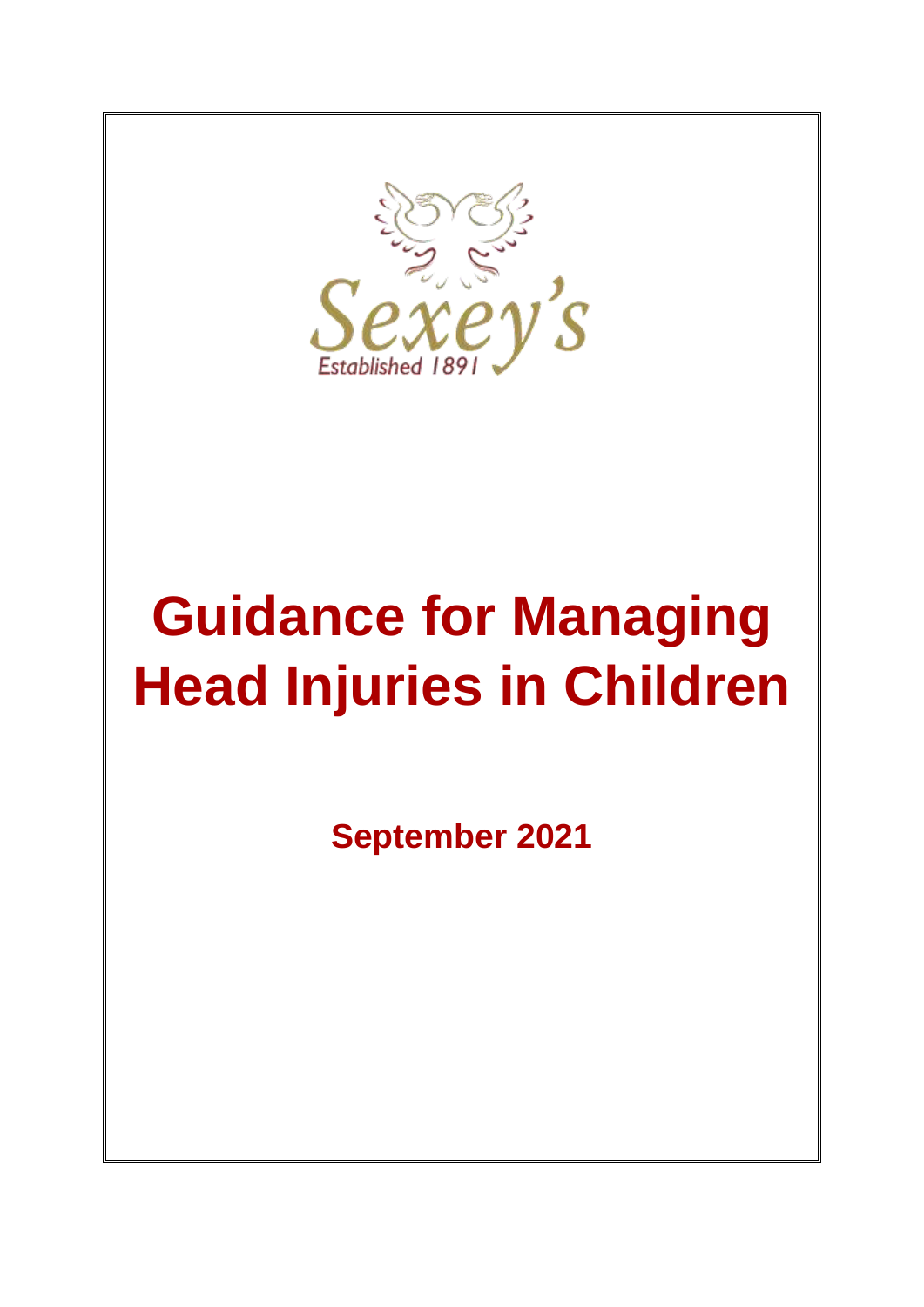### **SEXEY'S SCHOOL**

### **SCHOOL ETHOS AND VALUES**

Our Christian values are at the heart of the ethos of the school and through these we grow individually and as a community. The Story of the Good Samaritan underpins our 7 core values of:

- Honesty
- Forgiveness
- Empathy
- Courage
- **•** Resilience
- Kindness
- Respect

These core values underpin our policies, procedures and the way we treat one another in our community.

### **Guidance for Managing Head Injuries in Children**

A minor head injury is a frequent occurrence in the school playground and on the sports field. Fortunately, the majority of head injuries are mild and do not lead to complications or require hospital admission. However, a small number of children do suffer from a severe injury to the brain. Complications such as swelling, bruising or bleeding can happen inside the skull or inside the brain. How much damage is caused depends on the force and speed of the blow.

Any injury involving the head that occurs during sporting activities requires the child to **cease play immediately**.

Any child who suffers a head injury or suspected head injury (ie unwitnessed) at school should be seen as soon as possible after injury by the School Nurse or a First Aider for assessment and plan of ongoing care.

The child's parents or carers must be informed after a head injury. In the case of a day pupil, they should be advised to seek medical advice. In the case of a boarder, health centre staff/House Parents will act in loco parentis and must seek medical advice. Staff should consider whether referral to a medical practitioner is required using the information in this document.

### **Symptoms of Potential Serious Head Injury**

SIGNS THAT MEAN AN AMBULANCE SHOULD BE CALLED (DIAL 999)

- Unconsciousness or lack of consciousness (for example problems keeping eyes open)
- Problems with understanding, speaking, reading or writing
- Numbness or loss of feeling in part of body
- Problems with balance or walking, general weakness
- Any changes in eyesight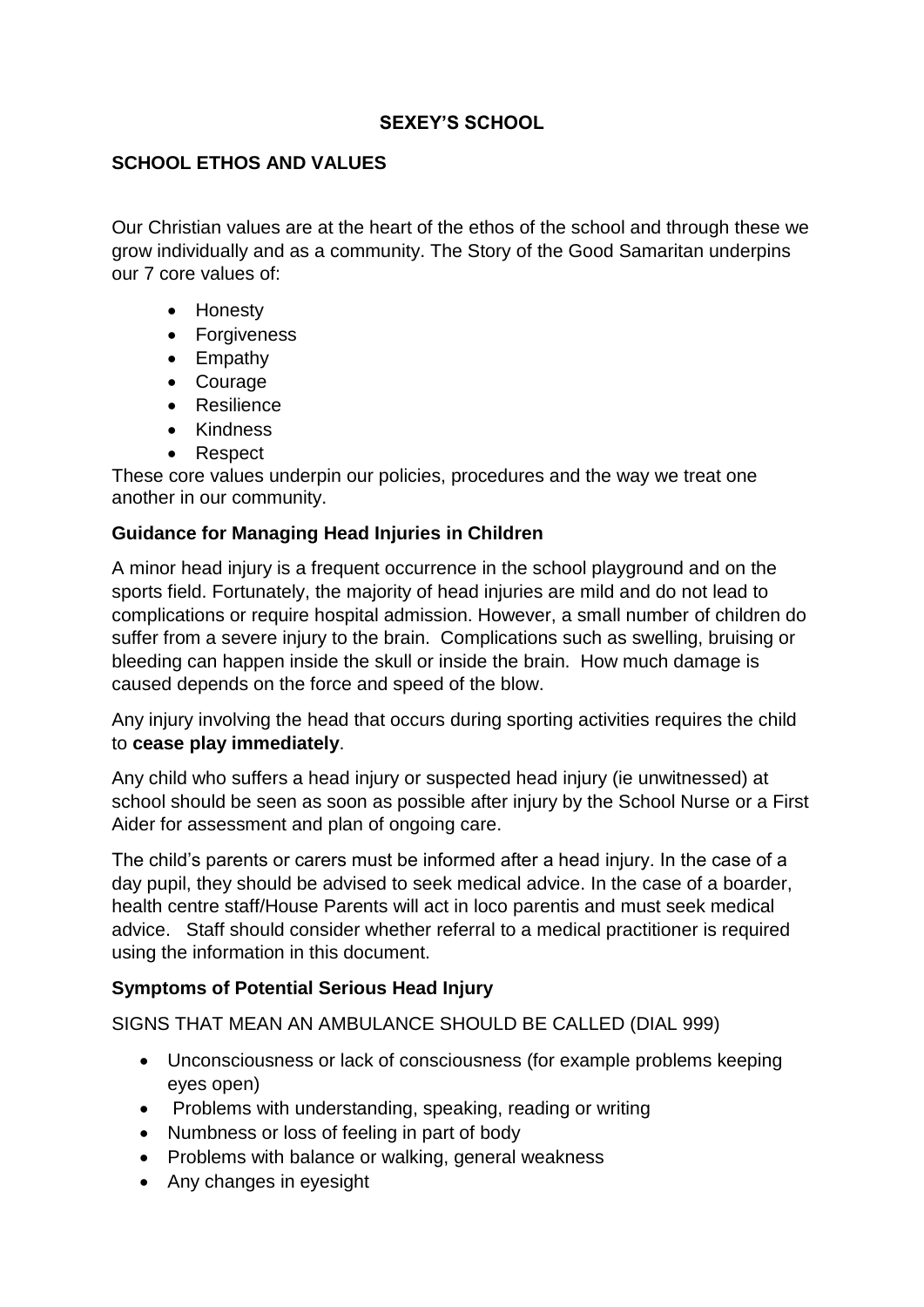- Any clear fluid running from either or both of the ears or nose
- Bleeding from one or both ears
- New deafness in one or both ears
- A black eye with no associated damage around the eye
- Any evidence of scalp or skull damage, especially if the skull has been penetrated
- A forceful blow to the head at speed (for example a pedestrian struck by a car, a car or bicycle crash, a diving accident, a fall of less than 1 metre or a fall down any number of stairs)
- Any convulsions or having a fit
- Any loss of consciousness (being 'knocked out') from which the child has now recovered
- Any problems with memory
- A headache that won't go away
- Any vomiting or sickness
- Previous brain surgery
- A history of bleeding problems or taking medicine that may cause bleeding problems (for example Warfarin)
- Irritability or altered behaviour such as being easily distracted, not themselves, no concentration
- After a head injury, concussion must be taken seriously to safeguard the short and long term health and welfare of children. The majority of concussions will resolve in 7-10 days although a longer period of time is recommended for children. During this recovery time the brain is vulnerable to further injury. If a child returns to play too early then they may develop prolonged concussion symptoms or long-term health consequences such as brain degenerative disorders. During the recovery time a further episode of concussion can be fatal due to severe brain swelling (second impact syndrome). Graduated return to play should be undertaken on an individual basis and with the full cooperation of the child and their parents / guardians. If symptoms return then the child must stop any play immediately and be seen by a doctor or attend A&E the same day.

Before they can return to graduated play the child MUST:

- Have had two weeks rest
- Be symptom free
- Have returned to normal academic performance
- Be cleared by a doctor (it is the parent's responsibility to obtain medical clearance)

If any symptoms occur while progressing through this protocol then the player must stop for a minimum period of 48 hours rest and during this time they must seek further medical advice. When they are symptom free they can return to the previous stage and attempt to progress again after 48 hours if they remain symptom free.